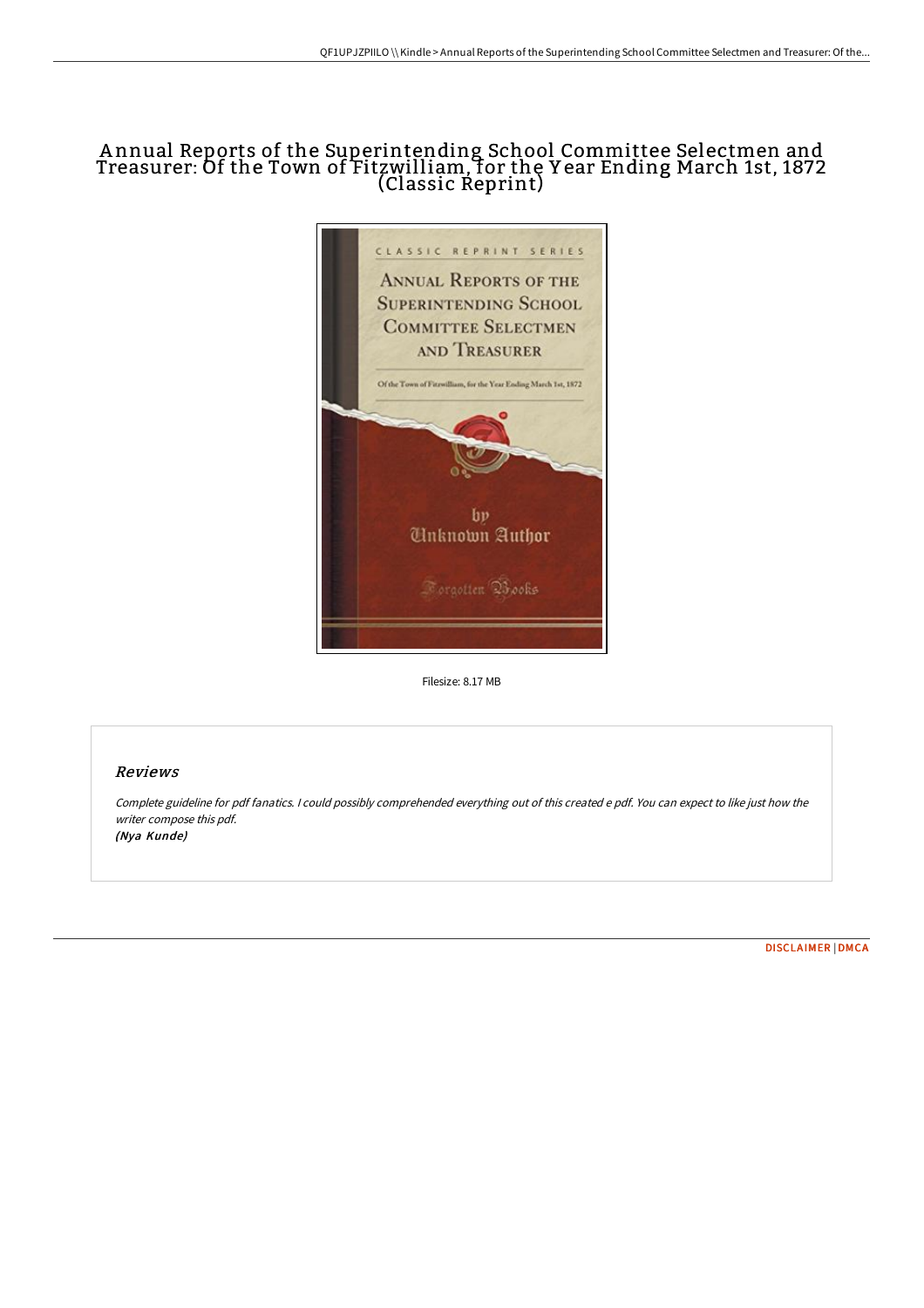### ANNUAL REPORTS OF THE SUPERINTENDING SCHOOL COMMITTEE SELECTMEN AND TREASURER: OF THE TOWN OF FITZWILLIAM, FOR THE YEAR ENDING MARCH 1ST, 1872 (CLASSIC REPRINT)



To save Annual Reports of the Superintending School Committee Selectmen and Treasurer: Of the Town of Fitzwilliam, for the Year Ending March 1st, 1872 (Classic Reprint) PDF, make sure you refer to the button below and download the document or have access to additional information which are in conjuction with ANNUAL REPORTS OF THE SUPERINTENDING SCHOOL COMMITTEE SELECTMEN AND TREASURER: OF THE TOWN OF FITZWILLIAM, FOR THE YEAR ENDING MARCH 1ST, 1872 (CLASSIC REPRINT) book.

Forgotten Books, United States, 2015. Paperback. Book Condition: New. 229 x 152 mm. Language: English . Brand New Book \*\*\*\*\* Print on Demand \*\*\*\*\*.Excerpt from Annual Reports of the Superintending School Committee Selectmen and Treasurer: Of the Town of Fitzwilliam, for the Year Ending March 1st, 1872 Fellow Citizens: - The Committee to whom has been entrusted the supervision of the Public Schools, in town, for the year ending March 12th, 1872. would submit the following brief Report: In presenting this, his fourth Annual Report of the condition, prosperity and progress of the Public Schools in town for the last year, your Committee takes great pleasure in stating to the citizens, that in no year since he has performed the duties incumbent on the office of School Committee, have the schools met with more uniform success, or achieved more satisfactory or praiseworthy results, than during the school year now ending. The parents, teachers and scholars in every district seem to have co-operated in most things pertaining to the general advancement of their several schools. Most of our teachers, though many of them are young and inexperienced, have proved themselves capable, efficient and devoted, thereby meeting the reasonable expectations of the parents, and securing the confidence and esteem of the scholars. Although our schools are deserving of much praise, yet we believe they are not without many defects. We would have our teachers impart knowledge in a more practical manner, thus enabling the pupil to obtain an education that will be of use to him in after years. About the Publisher Forgotten Books publishes hundreds of thousands of rare and classic books. Find more at This book is a reproduction of an important historical work. Forgotten Books uses state-of-the-art technology to digitally reconstruct the work, preserving the original format whilst repairing...

Read Annual Reports of the [Superintending](http://albedo.media/annual-reports-of-the-superintending-school-comm.html) School Committee Selectmen and Treasurer: Of the Town of Fitzwilliam, for the Year Ending March 1st, 1872 (Classic Reprint) Online Download PDF Annual Reports of the [Superintending](http://albedo.media/annual-reports-of-the-superintending-school-comm.html) School Committee Selectmen and Treasurer: Of the Town of Fitzwilliam, for the Year Ending March 1st, 1872 (Classic Reprint)